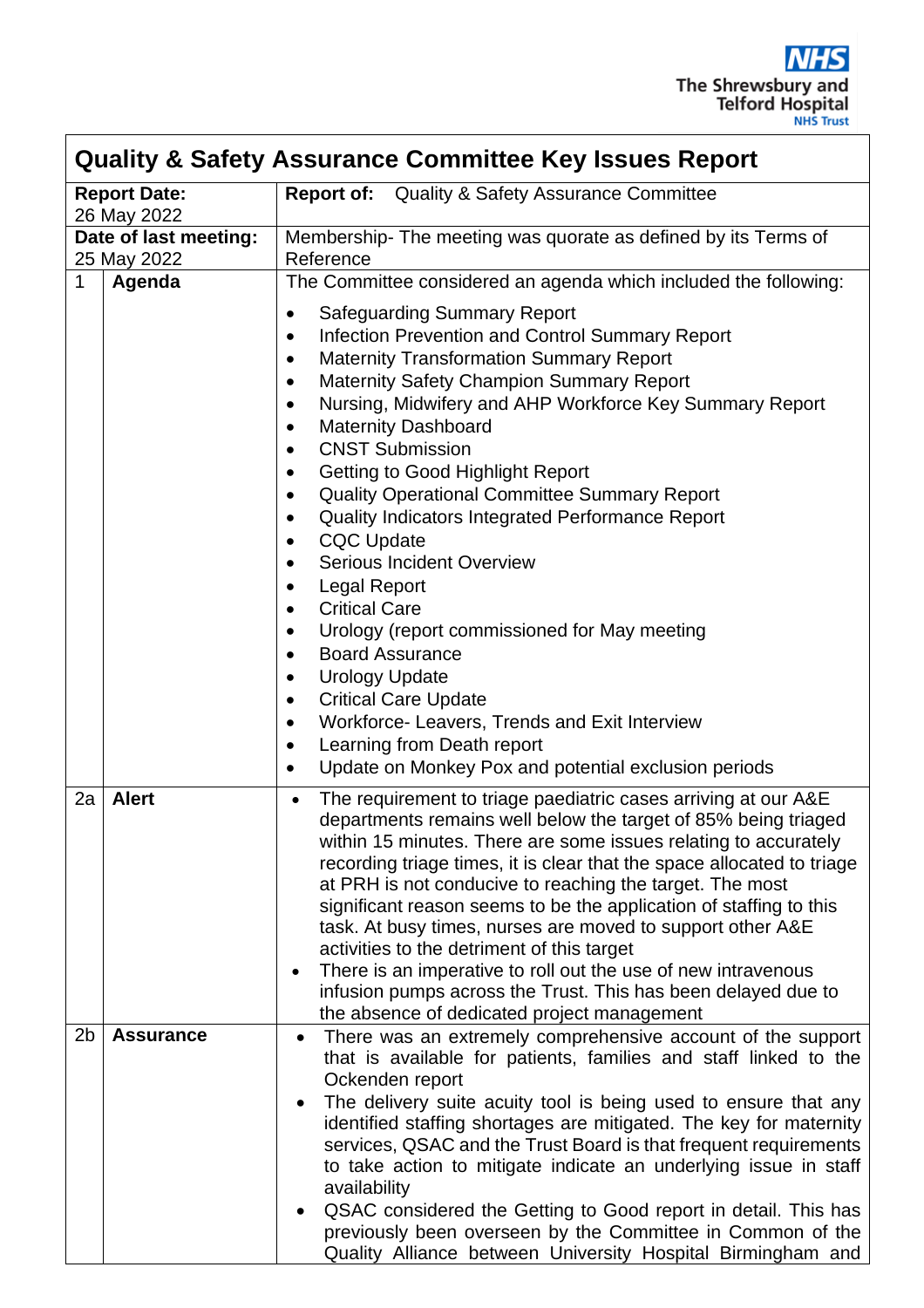|    |                                                                                                              | SATH. QSAC noted that bed availability remains an issue in<br>enabling Theatre Productivity to reach the desired levels<br>QSAC strongly recommend that the Learning from Deaths report<br>can be considered by the committee on behalf of the Trust Board<br>and the Board can then receive any escalations resulting from its<br>review.                                                                                                                                                                                                                                                                                                                                                                                                                                                                                                                                                                                                                                                                                                                                                                                                                                                                                                                                                                                                                                                                                                                                                                                                                                                                                                                                                                                                                                                                                                                                                                                                                                                                                                                                                                                                                                                                                                                                      |  |  |  |  |  |
|----|--------------------------------------------------------------------------------------------------------------|---------------------------------------------------------------------------------------------------------------------------------------------------------------------------------------------------------------------------------------------------------------------------------------------------------------------------------------------------------------------------------------------------------------------------------------------------------------------------------------------------------------------------------------------------------------------------------------------------------------------------------------------------------------------------------------------------------------------------------------------------------------------------------------------------------------------------------------------------------------------------------------------------------------------------------------------------------------------------------------------------------------------------------------------------------------------------------------------------------------------------------------------------------------------------------------------------------------------------------------------------------------------------------------------------------------------------------------------------------------------------------------------------------------------------------------------------------------------------------------------------------------------------------------------------------------------------------------------------------------------------------------------------------------------------------------------------------------------------------------------------------------------------------------------------------------------------------------------------------------------------------------------------------------------------------------------------------------------------------------------------------------------------------------------------------------------------------------------------------------------------------------------------------------------------------------------------------------------------------------------------------------------------------|--|--|--|--|--|
| 2c | <b>Advise</b>                                                                                                | A number of issues that have been tracked by QSAC are<br>٠<br>approaching resolution. Specifically:<br>Improved facilities for transoesophageal echocardiogram<br>$\circ$<br>required following an SI investigation<br>A revised legal report which presents and tracks learning<br>$\circ$<br>opportunities arising from cases was presented<br>At the last QSAC, concerns were raised about the retirement of a<br>psychiatrist who provided a liaison service to SATH. The<br>Committee understands that the Mental Health Trust has<br>advertised for a replacement and that the Trust has continued to<br>provide a liaison service. No incidents have been reported<br>The hospitals have re-introduced inpatient visiting from the<br>beginning of May. This is an extremely positive step forward for<br>patients, staff and the wider Trust<br>A number of IT system issues were discussed including:<br>o The timescales for the roll out of Badgernet to the<br><b>Neonatal services</b><br>The clinical safety and antibiotic stewardship concerns<br>$\circ$<br>related to the absence of electronic prescribing and<br>administration<br>$\circ$ The ability to develop virtual care models<br>A number of workforce related issues were discussed. These<br>included:<br>The positive development of the Nursing Associate role<br>$\circ$<br>The favourable impact of overseas recruitment<br>$\circ$<br>Concerns about attrition in the HCAs although a change<br>$\circ$<br>in recruitment approaches was signaled<br>The use of premium cost agency staff<br>$\circ$<br>Support for initiatives to invest in the recruitment,<br>$\circ$<br>development and retention of substantive staff with a<br>business case being considered by the Finance and<br>Performance Assurance Committee<br>Measures to better track and learn from "exit interviews"<br>$\circ$<br>and to learn from Children and Young People's Division<br>approach of "rescue interviews<br>o Opportunities to better understand people's requirement<br>for flexibility in work and to achieve a satisfactory work<br>life balance<br>The NHS has relaunched its CNST incentive scheme and the<br>revised timings mean that SATH is well place to achieve the<br>scheme's requirements |  |  |  |  |  |
| 2d | <b>Review of Risks</b>                                                                                       |                                                                                                                                                                                                                                                                                                                                                                                                                                                                                                                                                                                                                                                                                                                                                                                                                                                                                                                                                                                                                                                                                                                                                                                                                                                                                                                                                                                                                                                                                                                                                                                                                                                                                                                                                                                                                                                                                                                                                                                                                                                                                                                                                                                                                                                                                 |  |  |  |  |  |
|    | For Quality & Safety Assurance Committee the strategic risks that the committee was asked to<br>consider are |                                                                                                                                                                                                                                                                                                                                                                                                                                                                                                                                                                                                                                                                                                                                                                                                                                                                                                                                                                                                                                                                                                                                                                                                                                                                                                                                                                                                                                                                                                                                                                                                                                                                                                                                                                                                                                                                                                                                                                                                                                                                                                                                                                                                                                                                                 |  |  |  |  |  |

BAF1 Poor standards of safety and quality of patient care across the Trust results in incidents of avoidable harm and / or poor clinical outcomes. BAF 2 The Trust is unable to consistently embed a safety culture with evidence of continuous quality improvement and patient experience.